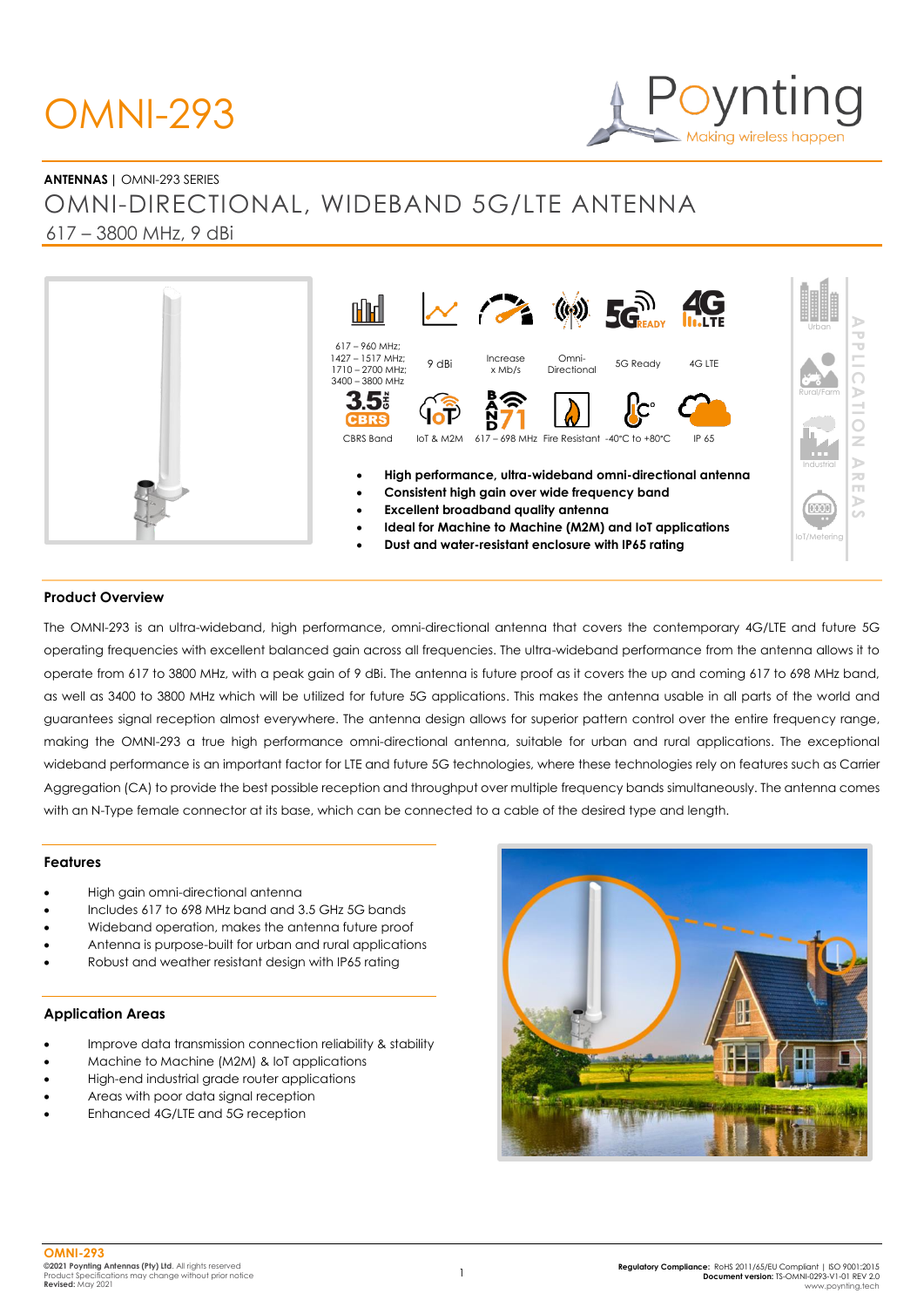

#### **Frequency Bands**

The OMNI-293 is an omni-directional antenna that works from 617 – 960 MHz |1427 – 1517 MHz |1710 – 2700 MHz |3400 – 3800 MHz



#### **Antenna Overview**

| Ports                    |                  |
|--------------------------|------------------|
| SISO / MIMO              | SISO             |
| <b>Frequency Bands</b>   | $617 - 3800$ MHz |
| Polarisation             | Linear Vertical  |
| Peak Gain                | 9 dBi            |
| <b>Coax Cable Type</b>   | N/A              |
| <b>Coax Cable Length</b> | N/A              |
| <b>Connector Type</b>    | $N$ -Type $(F)$  |

*\*The connector is factory mounted to the antenna*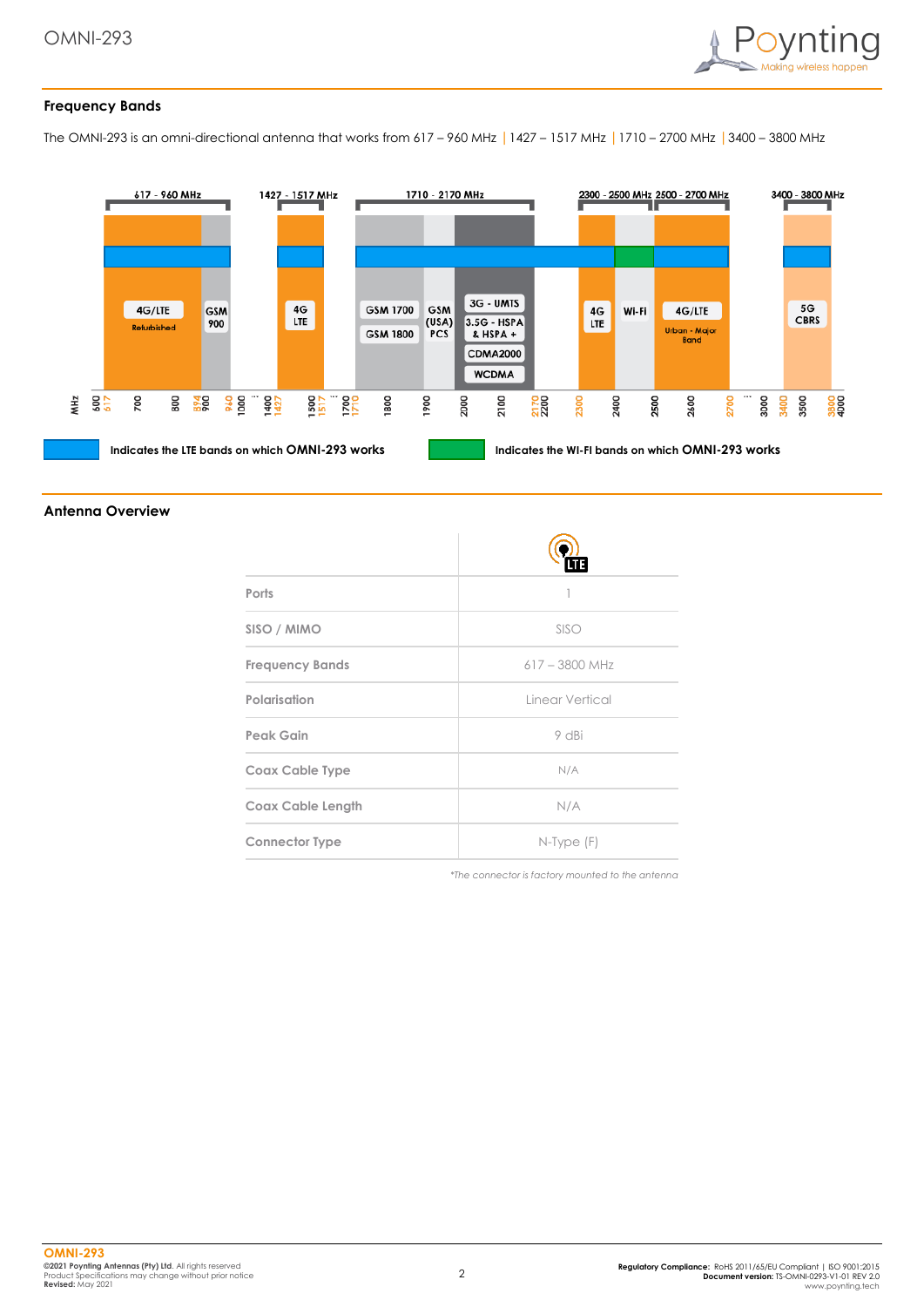

| <b>Electrical Specifications</b> |                                                                                                       |
|----------------------------------|-------------------------------------------------------------------------------------------------------|
| Frequency bands:                 | $617 - 960$ MHz<br>1427 - 1517 MHz<br>1710 - 2700 MHz<br>$3400 - 3800$ MHz                            |
| Gain (max):                      | 6 dBi @ 617 - 960 MHz<br>6 dBi @ 1427 - 1517 MHz<br>9 dBi @ 1710 - 2700 MHz<br>8 dBi @ 3400 -3800 MHz |
| VSWR:                            | 2.5:1                                                                                                 |
|                                  | Over 90% of the bands                                                                                 |
| Feed power handling:             | 10 W                                                                                                  |
| Input impedance:                 | 50 Ohm (nominal)                                                                                      |
| Polarisation:                    | Linear Vertical                                                                                       |
| DC short:                        | Yes                                                                                                   |
| <b>Product Box Contents</b>      |                                                                                                       |
| Antenna:                         | A-OMNI-0293                                                                                           |
| <b>Mounting bracket:</b>         | Pole up to 50mm diameter<br>Wall and pole mount stainless steel<br><b>bracket</b>                     |
| <b>Ordering Information</b>      |                                                                                                       |
| Commercial name:                 | <b>OMNI-293</b>                                                                                       |
| Order product code:              | A-OMNI-0293-V1-01                                                                                     |
| <b>EAN number:</b>               | 6009710922347                                                                                         |

#### **Mechanical Specifications**

| <b>Product dimensions</b>   | 635 mm x Ø71 mm          |
|-----------------------------|--------------------------|
|                             | (excl. bracket)          |
| <b>Packaged dimensions:</b> | 700 mm x 95 mm x 90 mm   |
| Radome material:            | ABS (Halogen Free)       |
| Radome colour:              | Pantone - Cool Gray (1C) |
|                             | RAI - 7047               |
| <b>Mounting Type:</b>       | Wall and pole mount      |

#### **Environmental Specifications, Certification & Approvals**

| <b>Wind Survival:</b>                                | $<$ 160 km/h                        |
|------------------------------------------------------|-------------------------------------|
| Temperature Range (Operating):                       | $-40^{\circ}$ C to $+80^{\circ}$ C  |
| <b>Environmental Conditions:</b>                     | Outdoor/Indoor                      |
| Water ingress protection ratio/standard:             | IP 65                               |
| Salt Spray:                                          | MIL-STD 810G/ASTM B117              |
| <b>Operating Relative Humidity:</b>                  | Up to 98%                           |
| <b>Storage Humidity:</b>                             | 5% to 95% - non-condensing          |
| <b>Storage Temperature:</b>                          | $-40^{\circ}$ C to $+70^{\circ}$ C  |
| <b>Enclosure Flammability Rating:</b>                | <b>UL 94-HB</b>                     |
| Impact resistance:                                   | <b>IK 08</b>                        |
| <b>Product Safety &amp;</b><br><b>Environmental:</b> | Complies with CE and RoHS standards |

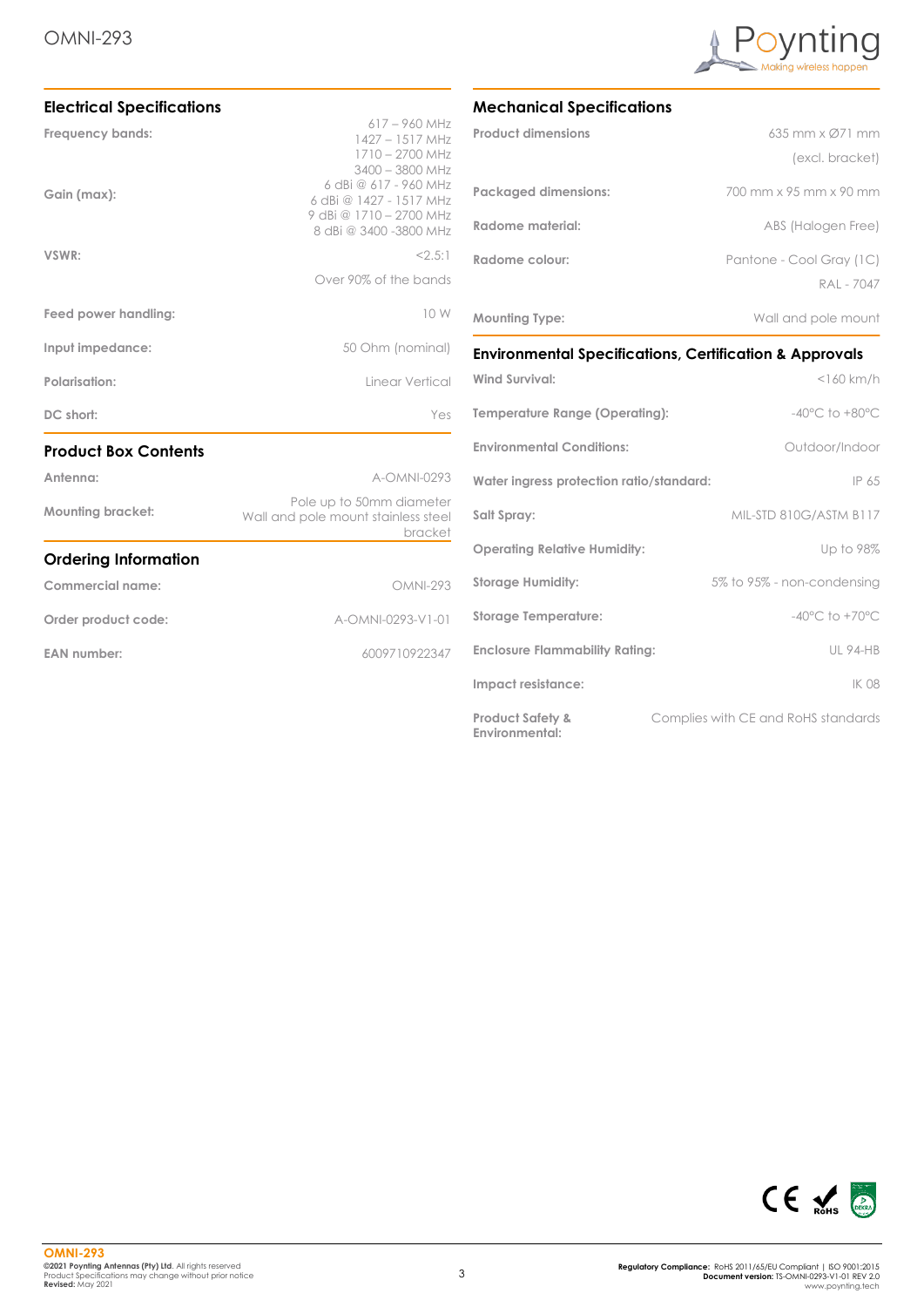

#### **Antenna Performance Plots**



#### **Voltage Standing Wave Ratio (VSWR)**

VSWR is a measure of how efficiently radio-frequency power is transmitted from a power source, through a transmission line, into a load. In an ideal system, 100% of the energy is transmitted which corresponds to a VSWR of 1:1.

The OMNI-293 delivers superior performance across all bands with a VSWR of 2.5:1 or better over 90% of the bands.

*<sup>+</sup>Antenna VSWR measured with a 2m low loss cable*

#### **GAIN (EXCLUDING CABLE LOSS**



#### **Gain\* in dBi**

9 dBi is the peak gain across all bands from 617 - 3800 MHz

| Gain @ 617 - 960 MHz:   | 6 dBi |
|-------------------------|-------|
| Gain @ 1427 - 1517 MHz: | 6 dBi |
| Gain @ 1710 - 2700 MHz: | 9 dBi |
| Gain @ 3400 - 3800 MHz: | 8 dBi |

*\*Antenna gain measured with polarisation aligned standard antenna*

#### **Technical Drawings**

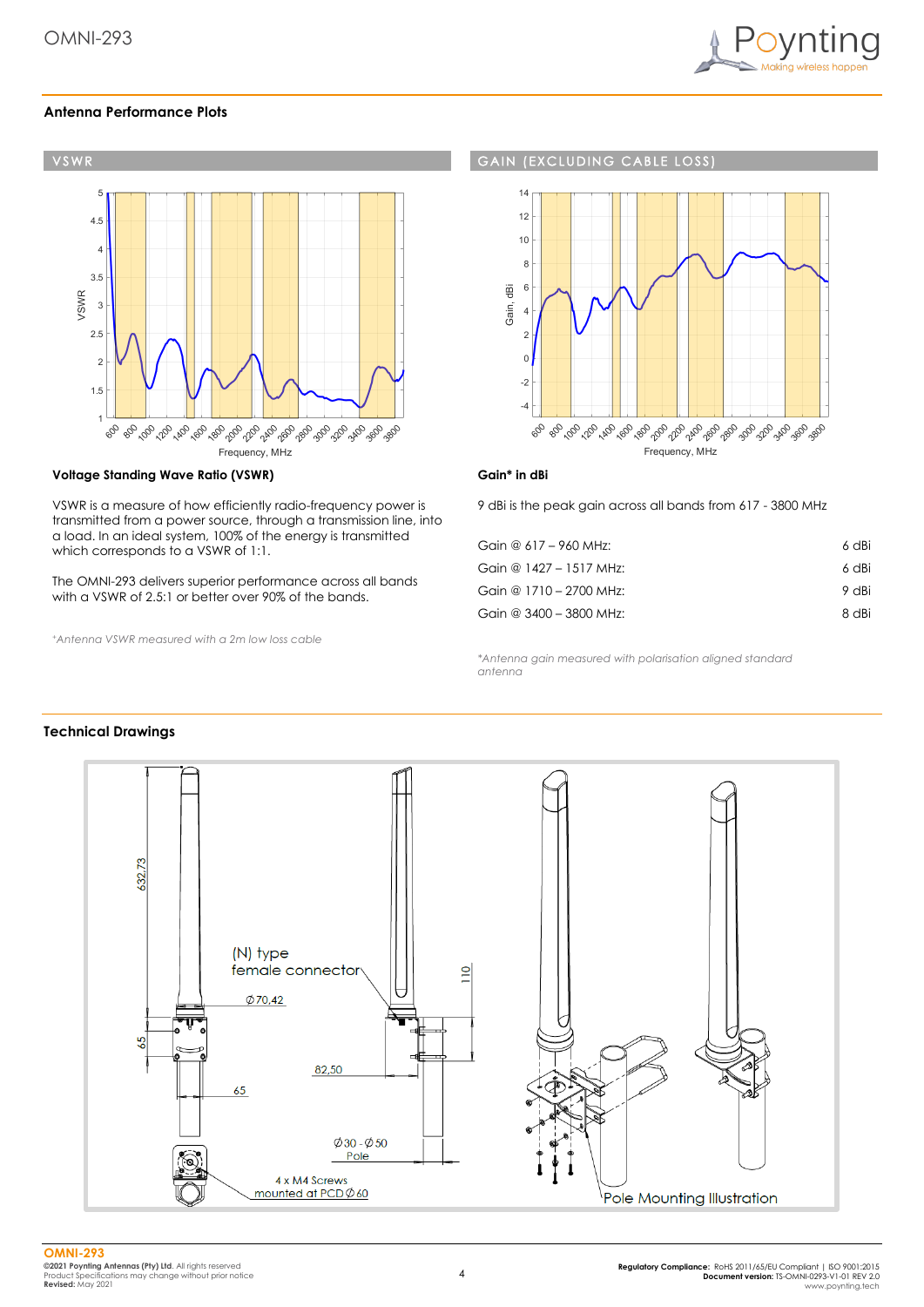

#### **Radiation Patterns**

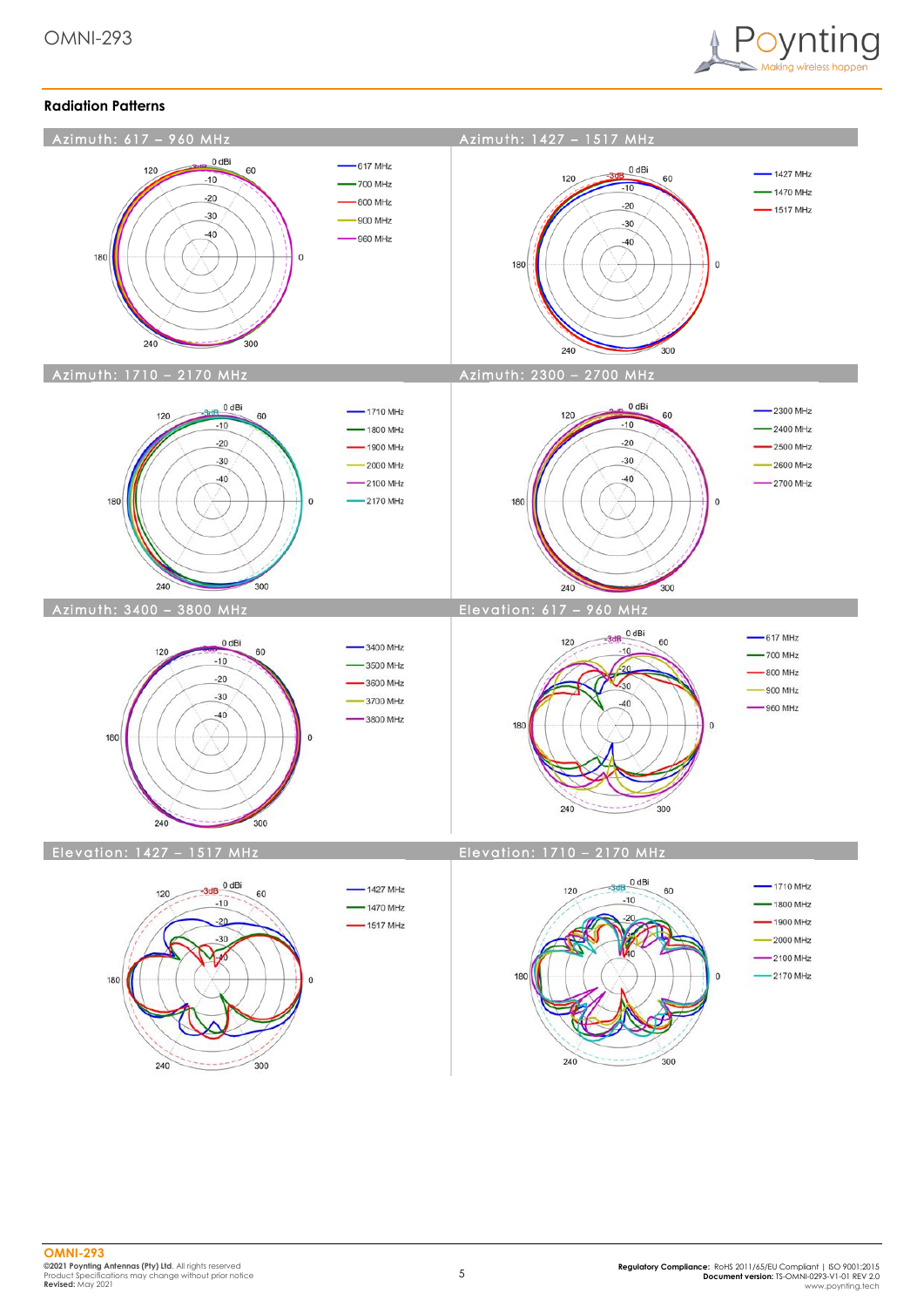#### OMNI-293



#### Elevation: 2300 - 2700 MHz



#### **Elevation: 3400 - 3800 MHz**

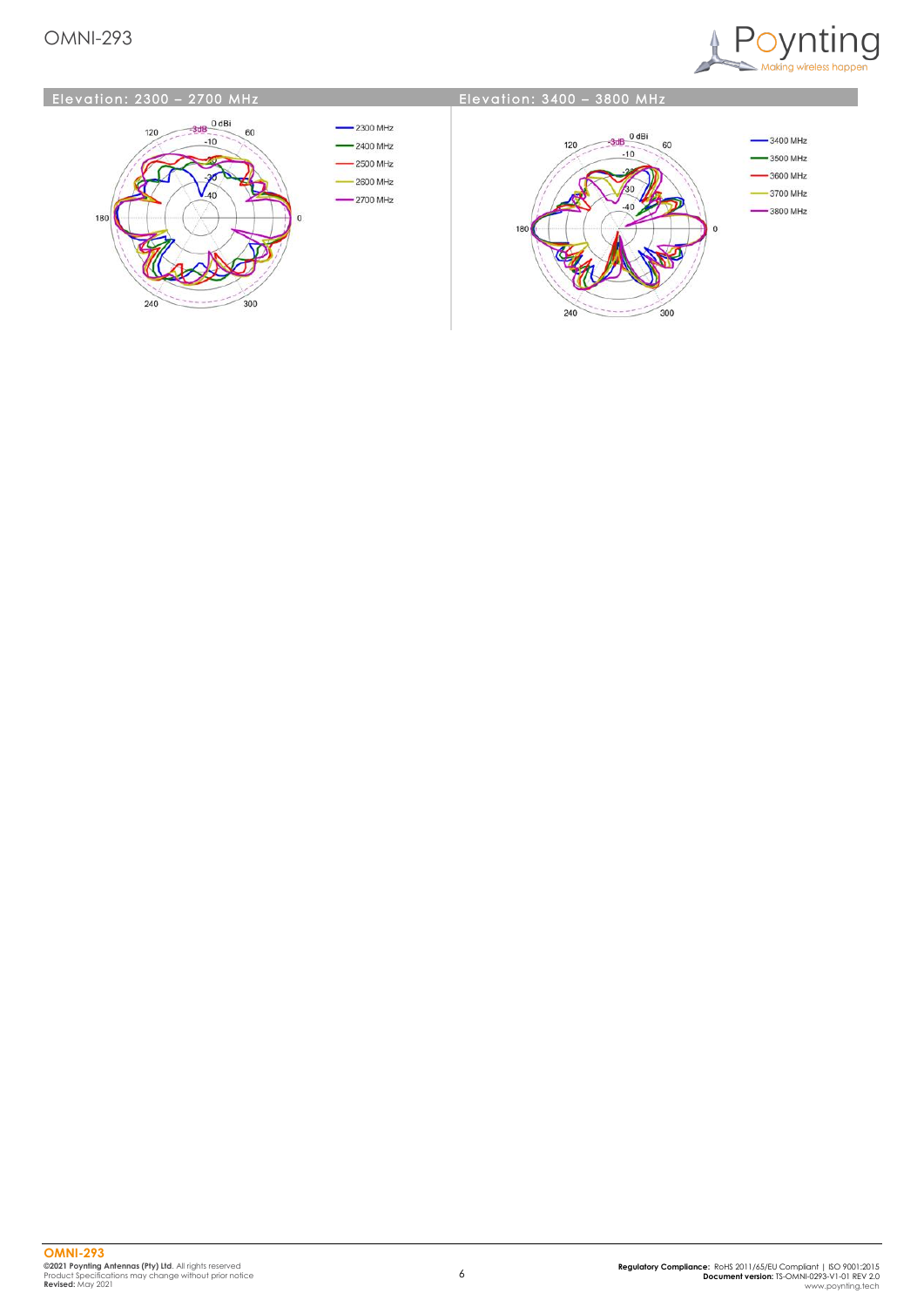

#### **Mounting Options**



#### **Pole Mount**

L-Bracket 316 Stainless Steel – included (for Ø 30-50mm pole)

# ₩

#### **Wall Mount**

L-Bracket 316 Stainless Steel – included